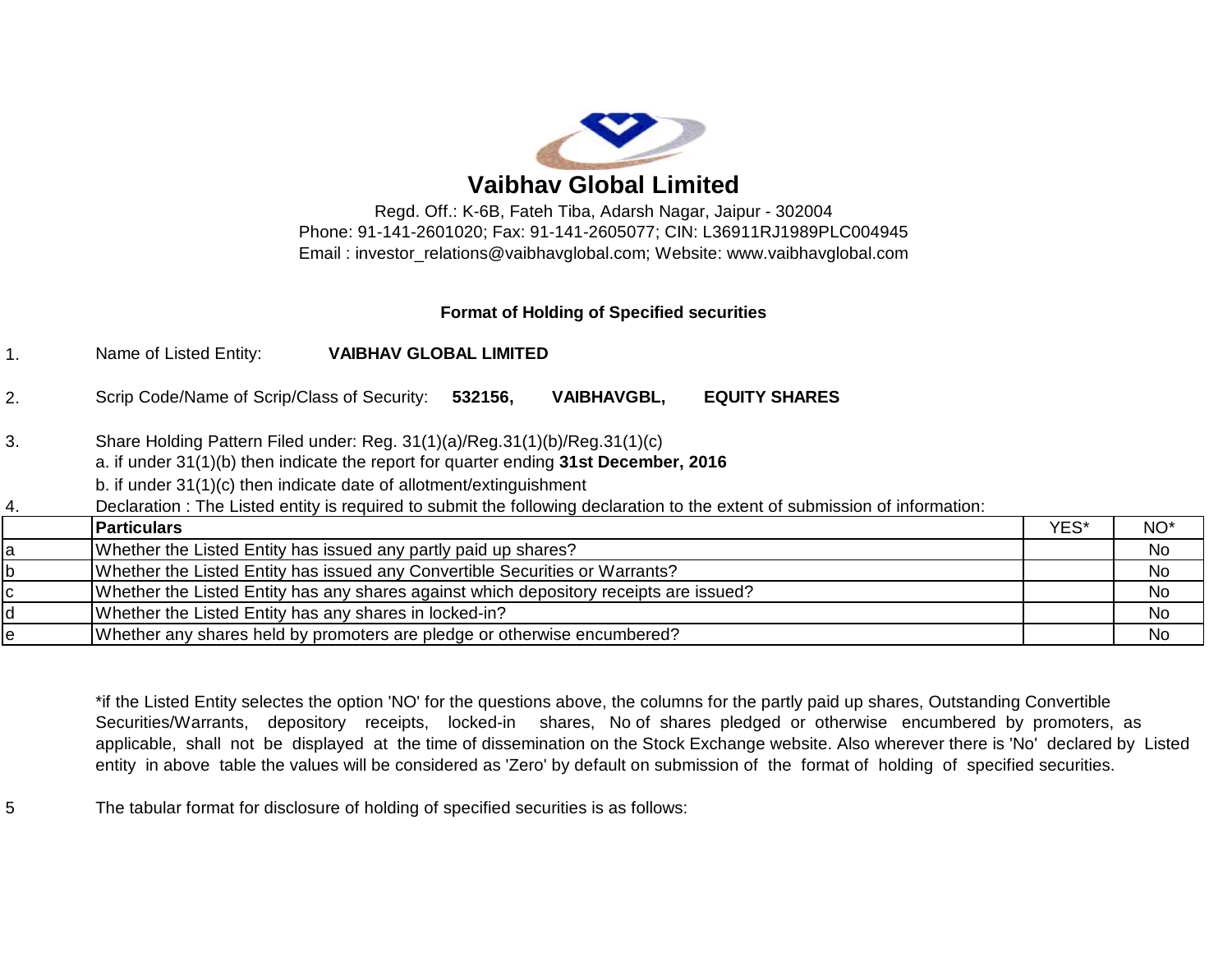## **Table I - Summary Statement holding of specified securities**

| Category<br>(1) | Category of<br>Shareholder<br>(II)       | No of<br>Shareholder<br>s<br>(III) | No of fully paid<br>up equity shares<br>held<br>(IV) | No of<br>Partly paid<br>up equity<br>shares<br>held<br>(V) | No of Shares<br>Underlying<br><b>Depository</b><br>Receipts<br>(VI) | <b>Total No of Shares</b><br>Held<br>$(VII) = (IV)+(V)+(VI)$ | Shareholding<br>as a % of total<br>no of shares<br>(calculated as<br>per SCRR,<br>1957)<br>$(VIII)$ = As a %<br>of $(A+B+C2)$ |            |                     | Number of Voting Rights held in each class of securities<br>(IX) | No of Shares<br>Underlying<br>Outstanding<br>converttible<br>securities<br>(Including<br>Warrants)<br>(X) |        | Shareholding as<br>a % assuming<br>full conversion<br>of convertible<br>Securities (as a<br>percentage of<br>diluted share<br>capital)<br>$(XI) = (VII)+(X)$<br>As a percentage<br>of $(A+B+C2)$ | Number of Locked in<br><b>Shares</b><br>(XII) |                                                 | <b>Number of Shares</b><br>pledged or<br>otherwise<br>encumbered<br>(XIII) |                                                 | Number of equity<br>shares held in<br>dematerialized<br>form<br>(XIV) |
|-----------------|------------------------------------------|------------------------------------|------------------------------------------------------|------------------------------------------------------------|---------------------------------------------------------------------|--------------------------------------------------------------|-------------------------------------------------------------------------------------------------------------------------------|------------|---------------------|------------------------------------------------------------------|-----------------------------------------------------------------------------------------------------------|--------|--------------------------------------------------------------------------------------------------------------------------------------------------------------------------------------------------|-----------------------------------------------|-------------------------------------------------|----------------------------------------------------------------------------|-------------------------------------------------|-----------------------------------------------------------------------|
|                 |                                          |                                    |                                                      |                                                            |                                                                     |                                                              |                                                                                                                               |            | No of Voting Rights |                                                                  | Total as a<br>% of<br>$(A+B+C)$                                                                           |        |                                                                                                                                                                                                  | No. (a)                                       | As a % of<br>total<br><b>Shares</b><br>held (b) | No. (a)                                                                    | As a %<br>of total<br><b>Shares</b><br>held (b) |                                                                       |
|                 |                                          |                                    |                                                      |                                                            |                                                                     |                                                              |                                                                                                                               | Class X    | Class Y Total       |                                                                  |                                                                                                           |        |                                                                                                                                                                                                  |                                               |                                                 |                                                                            |                                                 |                                                                       |
| (A)             | <b>Promoter &amp; Promoter</b><br>Group  | 11                                 | 22,221,983                                           | $\sim$                                                     | $\epsilon$                                                          | 22,221,983                                                   | 68.30                                                                                                                         | 22,221,983 | $\sim$              | 22,221,983                                                       | 68.30                                                                                                     | $\sim$ | 68.30                                                                                                                                                                                            | ٠                                             | $\overline{\phantom{a}}$                        | $\sim$                                                                     | $\sim$                                          | 22,221,983                                                            |
| (B)             | Public                                   | 4,596                              | 10,302,008                                           | $\sim$                                                     | $\cdot$                                                             | 10,302,008                                                   | 31.66                                                                                                                         | 10,302,008 | $\sim$              | 10,302,008                                                       | 31.66                                                                                                     | $\sim$ | 31.66                                                                                                                                                                                            | $\overline{\phantom{a}}$                      | $\cdot$                                         | $\sim$                                                                     | $\sim$                                          | 10,269,551                                                            |
| (C)             | Non Promoter-Non<br>Public               | $\mathbf{1}$                       | 12,094                                               | $\sim$                                                     | $\overline{\phantom{a}}$                                            | 12,094                                                       | 0.04                                                                                                                          | 12,094     | $\sim$              | 12,094                                                           | 0.04                                                                                                      | $\sim$ | 0.04                                                                                                                                                                                             | ٠                                             | $\overline{\phantom{a}}$                        | $\sim$                                                                     | $\overline{\phantom{a}}$                        | 12,074                                                                |
| (C1)            | <b>Shares underlying</b><br><b>DRs</b>   | $\overline{\phantom{a}}$           | $\sim$                                               | $\sim$                                                     | $\cdot$                                                             | $\overline{\phantom{a}}$                                     | $\sim$                                                                                                                        | $\sim$     | $\sim$              | $\cdot$                                                          | $\cdot$                                                                                                   | $\sim$ | $\sim$                                                                                                                                                                                           | $\overline{\phantom{a}}$                      | $\overline{\phantom{a}}$                        | $\sim$                                                                     | $\overline{\phantom{a}}$                        | $\overline{\phantom{a}}$                                              |
| (C2)            | Shares held by<br><b>Employes Trusts</b> | $\mathbf{1}$                       | 12,094                                               | $\sim$                                                     | $\sim$                                                              | 12,094                                                       | 0.04                                                                                                                          | 12,094     | $\sim$              | 12,094                                                           | 0.04                                                                                                      | $\sim$ | 0.04                                                                                                                                                                                             | $\mathbf{r}$                                  | $\sim$                                          | $\sim$                                                                     | . .                                             | 12,074                                                                |
|                 |                                          |                                    |                                                      |                                                            |                                                                     |                                                              |                                                                                                                               |            |                     |                                                                  |                                                                                                           |        |                                                                                                                                                                                                  |                                               |                                                 |                                                                            |                                                 |                                                                       |
|                 | Total:                                   | 4,608                              | 32,536,085                                           | $\blacksquare$                                             | $\blacksquare$                                                      | 32,536,085                                                   | 100.00                                                                                                                        | 32,536,085 | $\sim$              | 32,536,085                                                       | 100.00                                                                                                    | $\sim$ | 100.00                                                                                                                                                                                           | $\blacksquare$                                | $\overline{\phantom{a}}$                        | $\sim$                                                                     | $\sim$                                          | 32,503,608                                                            |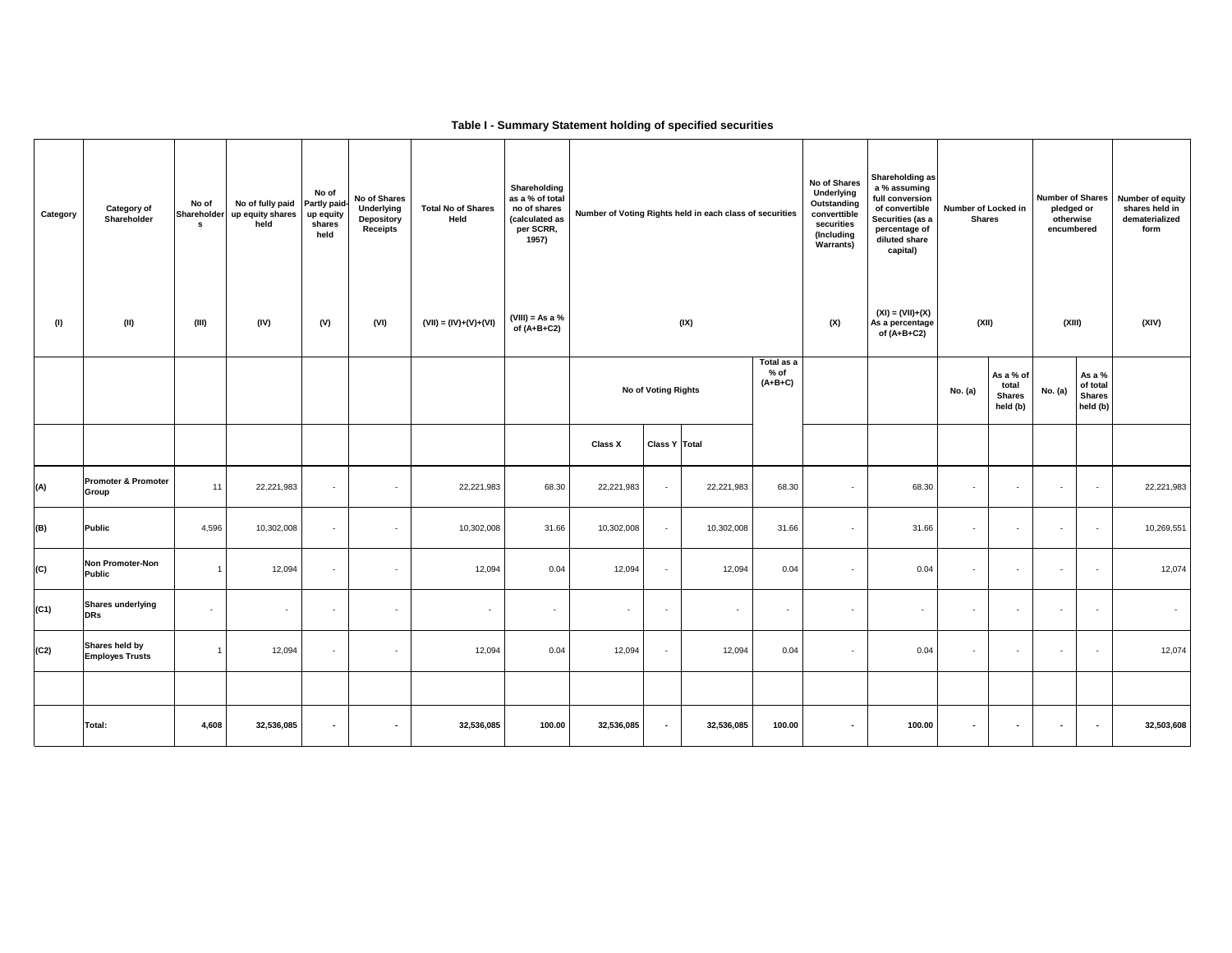## **Table II - Statement showing shareholding pattern of the Promoter and Promoter Group**

|     | Category & Name of the Shareholder                                                                                                                                                                            | PAN  | No of<br><b>Shareholders</b> | No of fully paid<br>up equity shares<br>held | No of<br>Partly paid-<br>up equity<br>shares<br>held | No of<br><b>Shares</b><br><b>Underlying</b><br><b>Depository</b><br><b>Receipts</b> | <b>Total No of</b><br><b>Shares Held</b> | Shareholdi<br>ng as a %<br>(calculated<br>as per<br>SCRR,<br>1957) As a<br>% of<br>$(A+B+C2)$ | Number of Voting Rights held in each class of securities |                          |                          |                   | No of Shares<br>Underlying<br>Outstanding<br>converttible<br>securities<br>(Including<br>Warrants) | Shareholding as a<br>% assuming full<br>conversion of<br>convertible<br>Securities (as a<br>percentage of<br>diluted share<br>capital) |                          | Number of<br>ocked in Shares      |                          | <b>Number of Shares</b><br>pledged or<br>otherwise<br>encumbered | Number of equity<br>shares held in<br>dematerialized form |
|-----|---------------------------------------------------------------------------------------------------------------------------------------------------------------------------------------------------------------|------|------------------------------|----------------------------------------------|------------------------------------------------------|-------------------------------------------------------------------------------------|------------------------------------------|-----------------------------------------------------------------------------------------------|----------------------------------------------------------|--------------------------|--------------------------|-------------------|----------------------------------------------------------------------------------------------------|----------------------------------------------------------------------------------------------------------------------------------------|--------------------------|-----------------------------------|--------------------------|------------------------------------------------------------------|-----------------------------------------------------------|
|     | (1)                                                                                                                                                                                                           | (II) | (III)                        | (IV)                                         | (V)                                                  | (VI)                                                                                | $(VII) = (IV+V+VI)$                      | (VIII)                                                                                        |                                                          | (IX)                     |                          |                   |                                                                                                    | $(XI) = (VII)+(X) As$<br>a % of (A+B+C2)                                                                                               | (XII)                    |                                   |                          | (XIII)                                                           | (XIV)                                                     |
|     |                                                                                                                                                                                                               |      |                              |                                              |                                                      |                                                                                     |                                          |                                                                                               |                                                          | No of Voting Rights      |                          | Total as          |                                                                                                    |                                                                                                                                        |                          | As a %                            |                          | As a % of                                                        |                                                           |
|     |                                                                                                                                                                                                               |      |                              |                                              |                                                      |                                                                                     |                                          |                                                                                               | Class X                                                  | <b>Class Y</b>           | <b>Total</b>             | % of<br>$(A+B+C)$ |                                                                                                    |                                                                                                                                        | No.                      | of total<br><b>Shares</b><br>held | No.                      | total<br><b>Shares</b><br>held                                   |                                                           |
| (1) | Indian                                                                                                                                                                                                        |      |                              |                                              |                                                      |                                                                                     |                                          |                                                                                               |                                                          |                          |                          |                   |                                                                                                    |                                                                                                                                        |                          |                                   |                          |                                                                  |                                                           |
| (a) | Individuals/Hindu undivided Family                                                                                                                                                                            |      | 5                            | 3,695,013                                    | $\overline{\phantom{a}}$                             | $\overline{\phantom{a}}$                                                            | 3,695,013                                | 11.36                                                                                         | 3,695,013                                                | $\overline{\phantom{a}}$ | 3,695,013                | 11.36             | $\overline{\phantom{a}}$                                                                           | 11.36                                                                                                                                  | $\overline{\phantom{a}}$ | $\sim$                            | $\overline{\phantom{a}}$ |                                                                  | 3,695,013                                                 |
|     | NIRMAL KUMAR BARDIYA                                                                                                                                                                                          |      | $\sim$                       | 1,791,628                                    | $\sim$                                               | $\sim$                                                                              | 1,791,628                                | 5.51                                                                                          | 1,791,628                                                | $\sim$                   | 1,791,628                | 5.51              | $\sim$                                                                                             | 5.51                                                                                                                                   | $\sim$                   | $\sim$                            | $\overline{\phantom{a}}$ | $\overline{\phantom{a}}$                                         | 1,791,628                                                 |
|     | RAHIMULLAH                                                                                                                                                                                                    |      | $\sim$                       | 1,186,500                                    | $\sim$                                               | $\sim$                                                                              | 1,186,500                                | 3.65                                                                                          | 1,186,500                                                | $\sim$                   | 1,186,500                | 3.65              | $\sim$                                                                                             | 3.65                                                                                                                                   | $\sim$                   | $\sim$                            | ۰.                       | $\sim$                                                           | 1,186,500                                                 |
|     | DEEPTI AGRAWAL                                                                                                                                                                                                |      | $\sim$                       | 529,854                                      | $\sim$                                               | $\sim$                                                                              | 529,854                                  | 1.63                                                                                          | 529,854                                                  | $\sim$                   | 529,854                  | 1.63              | $\sim$                                                                                             | 1.63                                                                                                                                   | $\sim$                   | $\sim$                            | $\sim$                   | $\sim$                                                           | 529,854                                                   |
|     | <b>KUSUM BARDIYA</b>                                                                                                                                                                                          |      | $\sim$                       | 165,205                                      | $\sim$                                               | $\sim$                                                                              | 165,205                                  | 0.51                                                                                          | 165,205                                                  | $\sim$                   | 165,205                  | 0.51              | $\sim$                                                                                             | 0.51                                                                                                                                   | $\overline{\phantom{a}}$ | $\sim$                            | $\overline{\phantom{a}}$ | $\sim$                                                           | 165,205                                                   |
|     | SHEELA AGARWAL                                                                                                                                                                                                |      | $\sim$                       | 21,826                                       | $\sim$                                               | $\mathbf{r}$                                                                        | 21,826                                   | 0.07                                                                                          | 21.826                                                   | $\sim$                   | 21,826                   | 0.07              | $\sim$                                                                                             | 0.07                                                                                                                                   | $\sim$                   | $\sim$                            | $\sim$                   | $\sim$                                                           | 21,826                                                    |
| (b) | Central Government/State Government(s)                                                                                                                                                                        |      | $\sim$                       | $\overline{\phantom{a}}$                     |                                                      | $\overline{\phantom{a}}$                                                            | $\sim$                                   | $\overline{\phantom{a}}$                                                                      | $\overline{\phantom{a}}$                                 |                          | $\overline{\phantom{a}}$ |                   |                                                                                                    | $\sim$                                                                                                                                 | $\sim$                   |                                   |                          |                                                                  | $\overline{\phantom{a}}$                                  |
| (c) | <b>Financial Institutions/Banks</b>                                                                                                                                                                           |      | $\sim$                       | $\sim$                                       | $\sim$                                               | $\sim$                                                                              | $\sim$                                   | $\sim$                                                                                        | $\sim$                                                   | $\sim$                   | $\sim$                   | $\sim$            | $\sim$                                                                                             | $\sim$                                                                                                                                 | $\sim$                   | $\sim$                            | $\sim$                   | $\sim$                                                           | $\sim$                                                    |
| (d) | Any Other (BODY CORPORATE)                                                                                                                                                                                    |      | $\mathbf{1}$                 | 8,564,124                                    | $\sim$                                               | $\overline{\phantom{a}}$                                                            | 8,564,124                                | 26.32                                                                                         | 8,564,124                                                | $\overline{\phantom{a}}$ | 8,564,124                | 26.32             | $\sim$                                                                                             | 26.32                                                                                                                                  | $\overline{\phantom{a}}$ | $\overline{\phantom{a}}$          | $\overline{\phantom{a}}$ | $\overline{\phantom{a}}$                                         | 8,564,124                                                 |
|     | BRETT PLASTICS PVT LTD                                                                                                                                                                                        |      | $\overline{\phantom{a}}$     | 8,564,124                                    |                                                      | $\overline{\phantom{a}}$                                                            | 8,564,124                                | 26.32                                                                                         | 8,564,124                                                | $\sim$                   | 8,564,124                | 26.32             |                                                                                                    | 26.32                                                                                                                                  | $\overline{\phantom{a}}$ |                                   |                          | $\sim$                                                           | 8,564,124                                                 |
|     | Sub-Total (A)(1)                                                                                                                                                                                              |      | 6                            | 12,259,137                                   | $\overline{\phantom{a}}$                             | $\sim$                                                                              | 12,259,137                               | 37.68                                                                                         | 12,259,137                                               | $\sim$                   | 12,259,137               | 37.68             | $\overline{\phantom{a}}$                                                                           | 37.68                                                                                                                                  | $\overline{\phantom{a}}$ | $\overline{\phantom{a}}$          | $\sim$                   | $\overline{\phantom{a}}$                                         | 12,259,137                                                |
| (2) | Foreign                                                                                                                                                                                                       |      |                              |                                              |                                                      |                                                                                     |                                          |                                                                                               |                                                          |                          |                          |                   |                                                                                                    |                                                                                                                                        |                          |                                   |                          |                                                                  |                                                           |
| (a) | <b>Individuals (Non-Resident</b><br>Individuals/Foreign Individuals                                                                                                                                           |      | 4                            | 44.206                                       | $\overline{\phantom{a}}$                             | $\blacksquare$                                                                      | 44.206                                   | 0.14                                                                                          | 44.206                                                   | $\overline{\phantom{a}}$ | 44,206                   | 0.14              | $\overline{\phantom{a}}$                                                                           | 0.14                                                                                                                                   | $\overline{\phantom{a}}$ |                                   | $\overline{\phantom{a}}$ | $\overline{\phantom{a}}$                                         | 44,206                                                    |
|     | SUNIL AGRAWAL                                                                                                                                                                                                 |      | $\sim$                       | 28,140                                       | $\sim$                                               | $\sim$                                                                              | 28,140                                   | 0.09                                                                                          | 28.140                                                   | $\sim$                   | 28,140                   | 0.09              | $\sim$                                                                                             | 0.09                                                                                                                                   | $\sim$                   | $\sim$                            | $\sim$                   | $\sim$                                                           | 28,140                                                    |
|     | SANJEEV AGRAWAL                                                                                                                                                                                               |      | $\sim$                       | 8,320                                        | $\sim$                                               | $\overline{\phantom{a}}$                                                            | 8,320                                    | 0.03                                                                                          | 8,320                                                    | $\sim$                   | 8,320                    | 0.03              | $\sim$                                                                                             | 0.03                                                                                                                                   | $\sim$                   | $\sim$                            | $\sim$                   | $\sim$                                                           | 8,320                                                     |
|     | HURSH AGRAWAL                                                                                                                                                                                                 |      | $\sim$                       | 7,000                                        | $\sim$                                               | $\sim$                                                                              | 7,000                                    | 0.02                                                                                          | 7,000                                                    | $\sim$                   | 7,000                    | 0.02              | $\sim$                                                                                             | 0.02                                                                                                                                   | $\sim$                   | $\sim$                            | $\sim$                   | $\sim$                                                           | 7,000                                                     |
|     | NEIL AGRAWAL                                                                                                                                                                                                  |      | $\sim$                       | 746                                          | $\sim$                                               | $\sim$                                                                              | 746                                      | 0.00                                                                                          | 746                                                      | $\sim$                   | 746                      | 0.00              |                                                                                                    | 0.00                                                                                                                                   | $\sim$                   |                                   | $\overline{a}$           | $\sim$                                                           | 746                                                       |
| (b) | Government                                                                                                                                                                                                    |      | $\sim$                       | $\mathbf{r}$                                 | $\sim$                                               | $\overline{\phantom{a}}$                                                            | $\sim$                                   | $\sim$                                                                                        | $\mathbf{r}$                                             | $\sim$                   | $\sim$                   | $\sim$            | $\sim$                                                                                             | $\sim$                                                                                                                                 | $\sim$                   | $\sim$                            | $\sim$                   | $\sim$                                                           | $\sim$                                                    |
| (c) | Institutions                                                                                                                                                                                                  |      | $\sim$                       | $\sim$                                       | $\sim$                                               | $\sim$                                                                              | $\sim$                                   | $\sim$                                                                                        | $\sim$                                                   | $\sim$                   | $\sim$                   | $\sim$            | $\sim$                                                                                             | $\sim$                                                                                                                                 | $\sim$                   | $\sim$                            | $\sim$                   | $\sim$                                                           | $\sim$                                                    |
| (d) | Foreign Portfolio Investor                                                                                                                                                                                    |      | $\sim$                       | $\blacksquare$                               | $\sim$                                               | $\overline{\phantom{a}}$                                                            | $\sim$                                   | $\sim$                                                                                        | $\sim$                                                   | $\sim$                   | $\sim$                   | $\sim$            | $\sim$                                                                                             | $\sim$                                                                                                                                 | $\mathcal{L}$            | $\sim$                            | $\sim$                   | $\sim$                                                           | $\overline{\phantom{a}}$                                  |
| (e) | Any Other (BODY CORPORATE)                                                                                                                                                                                    |      | $\mathbf{1}$                 | 9,918,640                                    | $\overline{\phantom{a}}$                             | $\overline{\phantom{a}}$                                                            | 9,918,640                                | 30.49                                                                                         | 9,918,640                                                | $\sim$                   | 9,918,640                | 30.49             | $\sim$                                                                                             | 30.49                                                                                                                                  | $\overline{\phantom{a}}$ | $\overline{\phantom{a}}$          | $\overline{\phantom{a}}$ | $\overline{\phantom{a}}$                                         | 9,918,640                                                 |
|     | SONY MIKES HOLDINGS LTD                                                                                                                                                                                       |      |                              | 9,918,640                                    | $\sim$                                               | $\blacksquare$                                                                      | 9,918,640                                | 30.49                                                                                         | 9,918,640                                                | $\sim$                   | 9,918,640                | 30.49             | $\sim$                                                                                             | 30.49                                                                                                                                  | $\sim$                   |                                   | $\overline{a}$           | $\sim$                                                           | 9,918,640                                                 |
|     | Sub-Total (A)(2)                                                                                                                                                                                              |      | 5                            | 9,962,846                                    | $\overline{\phantom{a}}$                             | $\blacksquare$                                                                      | 9,962,846                                | 30.62                                                                                         | 9,962,846                                                | $\sim$                   | 9,962,846                | 30.62             | $\sim$                                                                                             | 30.62                                                                                                                                  | $\overline{\phantom{a}}$ | $\blacksquare$                    | $\blacksquare$           | $\sim$                                                           | 9,962,846                                                 |
|     | <b>Total Shareholding of Promoter and</b><br>Promoter Group (A)=(A)(1)+(A)(2)                                                                                                                                 |      | 11                           | 22,221,983                                   |                                                      | $\overline{\phantom{a}}$                                                            | 22,221,983                               | 68.30                                                                                         | 22,221,983                                               | $\overline{\phantom{a}}$ | 22,221,983               | 68.30             |                                                                                                    | 68.30                                                                                                                                  | $\blacksquare$           |                                   | $\overline{\phantom{a}}$ |                                                                  | 22,221,983                                                |
|     | Detail of Shares which remain unclaimed may be given hear along with details such as number of shareholders, outstanding shares held in demat/unclaimed suspense account, voting rights which are frozen etc. |      |                              |                                              |                                                      |                                                                                     |                                          |                                                                                               |                                                          |                          |                          |                   |                                                                                                    |                                                                                                                                        |                          |                                   |                          |                                                                  |                                                           |

**Note:**

(1) PAN would not be displayed on website of Stock Exchange(s) (2) The term " Encumbrance" has the same meaning as assigned under regulation 28(3) of SEBI (Substantial Acquisition of Shares and Takeovers) Regulations, 2011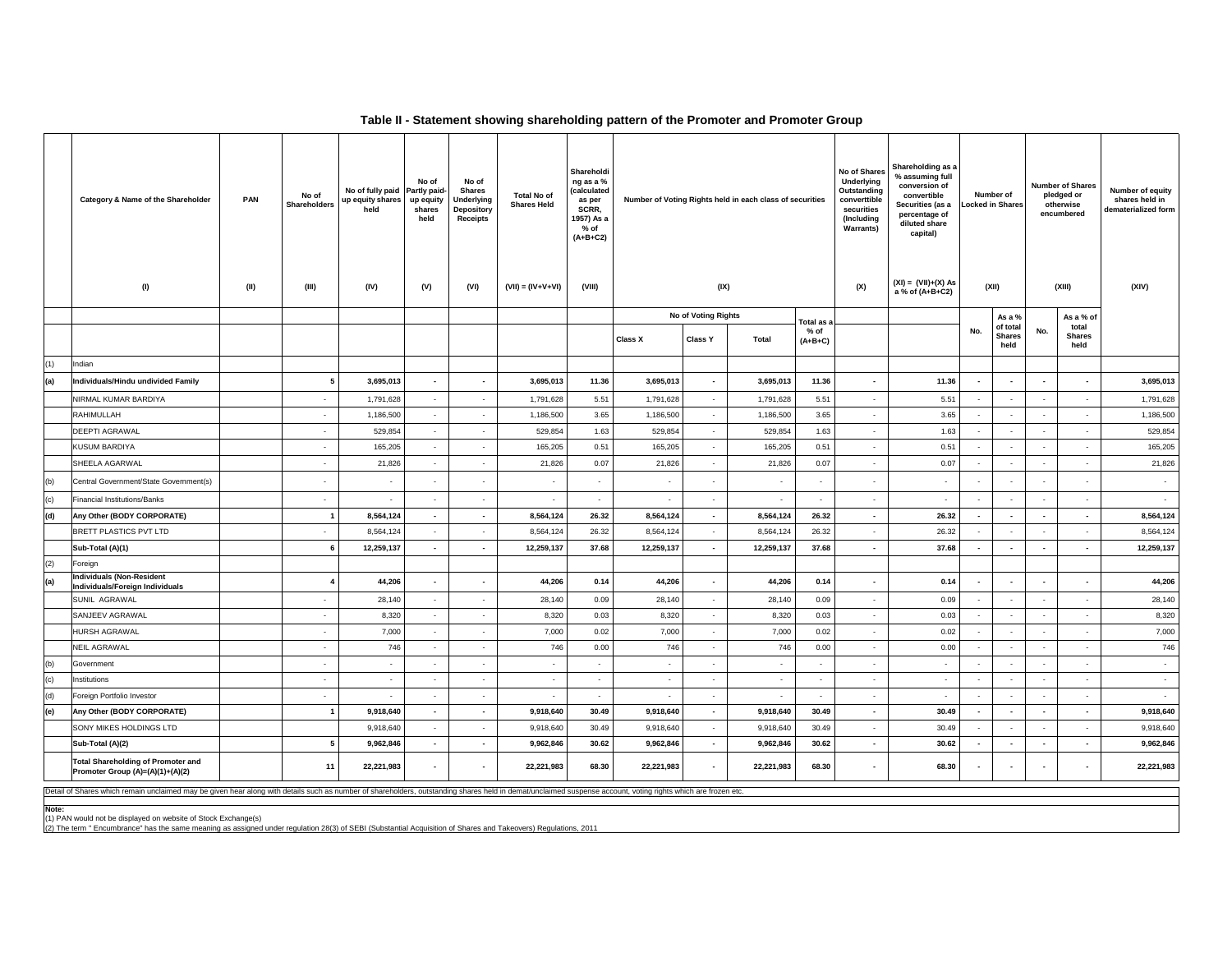## **Table III - Statement showing shareholding pattern of the Public shareholder**

|     | Category & Name of the Shareholder                                                   | PAN  | No of<br>Shareholder<br>s | No of fully paid up<br>equity shares held | paid-up<br>equity<br>shares held | No of Partly No of Shares<br>Underlying<br>Depository<br><b>Receipts</b> | <b>Total No of Shares</b><br>Held | Shareholdin<br>g as a %<br>calculated<br>as per<br><b>SCRR,1957</b><br>As a % of<br>$(A+B+C2)$ | Number of Voting Rights held in each class of securities |                          |                          | No of Shares<br>Underlying<br>Outstanding<br>converttible<br>securities<br>(Including<br><b>Warrants)</b> | Shareholding as a<br>% assuming full<br>conversion of<br>convertible<br>Number of Locked in<br>Securities (as a<br><b>Shares</b><br>percentage of<br>diluted share<br>capital) |                |                          |                                    | <b>Number of Shares</b><br>pledged or otherwise<br>encumbered | Number of equity<br>shares held in<br>dematerialized form |                        |
|-----|--------------------------------------------------------------------------------------|------|---------------------------|-------------------------------------------|----------------------------------|--------------------------------------------------------------------------|-----------------------------------|------------------------------------------------------------------------------------------------|----------------------------------------------------------|--------------------------|--------------------------|-----------------------------------------------------------------------------------------------------------|--------------------------------------------------------------------------------------------------------------------------------------------------------------------------------|----------------|--------------------------|------------------------------------|---------------------------------------------------------------|-----------------------------------------------------------|------------------------|
|     | (1)                                                                                  | (II) | (III)                     | (IV)                                      | (V)                              | (VI)                                                                     | $(VII) = (IV+V+VI)$               | (VIII)                                                                                         |                                                          |                          | (IX)                     |                                                                                                           | (X)                                                                                                                                                                            | (XI)           |                          | (XII)                              | (XIII)                                                        | (XIV)                                                     |                        |
|     |                                                                                      |      |                           |                                           |                                  |                                                                          |                                   |                                                                                                |                                                          | No of Voting Rights      |                          | Total as a                                                                                                |                                                                                                                                                                                |                |                          | As a % of                          |                                                               | As a % of                                                 |                        |
|     |                                                                                      |      |                           |                                           |                                  |                                                                          |                                   |                                                                                                | <b>Class X</b>                                           | <b>Class Y</b>           | Total                    | % of<br>$(A+B+C)$                                                                                         |                                                                                                                                                                                |                | No. (a)                  | total<br><b>Shares</b><br>held (b) | No. (a)                                                       | total Shares<br>held (b)                                  |                        |
| (1) | Institutions                                                                         |      |                           |                                           |                                  |                                                                          |                                   |                                                                                                |                                                          |                          |                          |                                                                                                           |                                                                                                                                                                                |                |                          |                                    |                                                               |                                                           |                        |
| (a) | Mutual Funds                                                                         |      | $\sim$                    | $\sim$                                    | $\sim$                           | $\sim$                                                                   | $\sim$                            | $\sim$                                                                                         | $\sim$                                                   | $\sim$                   | $\sim$                   | $\sim$                                                                                                    | $\sim$                                                                                                                                                                         | $\sim$         | $\sim$                   | $\sim$                             | $\sim$                                                        | $\sim$                                                    | $\sim$                 |
| (b) | Venture Capital Funds                                                                |      | $\sim$                    | $\sim$                                    | $\sim 10^{-1}$                   | $\sim$                                                                   | $\sim$                            | $\sim$                                                                                         | $\sim$                                                   | $\sim$                   | $\sim$                   | $\sim$                                                                                                    | $\sim$                                                                                                                                                                         | $\sim$         | $\sim$                   | $\sim$                             | $\sim$                                                        | $\sim$                                                    | $\sim$                 |
| (c) | <b>Alternate Investment Funds</b>                                                    |      | $\overline{1}$            | 81,182                                    | $\sim$                           | $\sim$                                                                   | 81,182                            | 0.25                                                                                           | 81,182                                                   | $\sim$                   | 81,182                   | 0.25                                                                                                      | $\overline{\phantom{a}}$                                                                                                                                                       | 0.25           | $\sim$                   | $\sim$                             | $\sim$                                                        | $\sim$                                                    | 81,182                 |
| (d) | Foreign Venture Capital Investors                                                    |      | $\sim$                    | $\sim$                                    | $\sim$                           | $\sim$                                                                   | $\sim$                            | $\sim$                                                                                         | $\sim$                                                   | $\sim$                   | $\sim$                   | $\sim$                                                                                                    | $\sim$                                                                                                                                                                         | $\sim$         | $\sim$                   | $\sim$                             | $\sim$                                                        | $\sim$                                                    | $\sim$                 |
| (e) | <b>Foreign Portfolio Investors</b>                                                   |      | 9                         | 2,186,577                                 | $\overline{\phantom{a}}$         | $\overline{\phantom{a}}$                                                 | 2,186,577                         | 6.72                                                                                           | 2,186,577                                                | $\sim$                   | 2,186,577                | 6.72                                                                                                      | $\overline{\phantom{a}}$                                                                                                                                                       | 6.72           | $\sim$                   | $\sim$                             | $\sim$                                                        | $\sim$                                                    | 2,186,577              |
|     | MALABAR INDIA FUND LIMITED                                                           |      |                           | 865,334                                   | $\sim$                           | $\sim$                                                                   | 865,334                           | 2.66                                                                                           | 865,334                                                  | $\sim$                   | 865,334                  | 2.66                                                                                                      | $\sim$                                                                                                                                                                         | 2.66           | $\sim$                   | $\sim$                             | $\sim$                                                        | $\sim$                                                    | 865,334                |
|     | MATTHEWS INDIA FUND                                                                  |      |                           | 497,141                                   | $\sim$                           | $\sim$                                                                   | 497,141                           | 1.53                                                                                           | 497,141                                                  | $\sim$                   | 497,141                  | 1.53                                                                                                      | $\sim$                                                                                                                                                                         | 1.53           | $\sim$                   | $\sim$                             | $\sim$                                                        | $\sim$                                                    | 497,141                |
| (f) | <b>Financial Institutions/Banks</b>                                                  |      | $\overline{1}$            | 40                                        | $\sim$                           | $\sim$                                                                   | 40                                | 0.00                                                                                           | 40                                                       | $\sim$                   | 40                       | 0.00                                                                                                      | $\blacksquare$                                                                                                                                                                 | 0.00           | $\sim$                   | $\sim$                             | $\sim$                                                        | $\sim$                                                    | 40                     |
| (g) | Insurance Companies                                                                  |      | $\sim$                    | $\sim$                                    | $\sim$                           | $\sim$                                                                   | $\sim$                            | $\sim$                                                                                         | $\sim$                                                   | $\sim$                   | $\sim$                   | $\sim$                                                                                                    | $\sim$                                                                                                                                                                         | $\sim$         | $\overline{\phantom{a}}$ | $\sim$                             | $\sim$                                                        | $\sim$                                                    | $\sim$                 |
| (h) | Provident Funds/Pension Funds                                                        |      | $\sim$                    | $\sim$                                    | $\sim$                           | $\sim$                                                                   | $\sim$                            | $\sim$                                                                                         | $\overline{\phantom{a}}$                                 | $\sim$                   | $\sim$                   | $\sim$                                                                                                    | $\blacksquare$                                                                                                                                                                 | $\sim$         | $\sim$                   | $\sim$                             | $\sim$                                                        | $\sim$                                                    | $\sim$                 |
| (i) | Any Other                                                                            |      |                           |                                           |                                  |                                                                          |                                   |                                                                                                |                                                          |                          |                          |                                                                                                           |                                                                                                                                                                                |                |                          |                                    |                                                               |                                                           |                        |
|     | <b>FOREIGN INSTITUTIONAL INVESTOR</b><br>NALANDA INDIA FUND LIMITED                  |      | $\mathbf{3}$              | 4,112,148<br>4,110,600                    | $\sim$<br>$\sim$                 | $\sim$<br>$\sim$                                                         | 4,112,148<br>4,110,600            | 12.64<br>12.63                                                                                 | 4,112,148<br>4,110,600                                   | $\sim$<br>$\sim$         | 4,112,148<br>4,110,600   | 12.64<br>12.63                                                                                            | $\overline{\phantom{a}}$<br>$\sim$                                                                                                                                             | 12.64<br>12.63 | $\sim$<br>$\sim$         | $\overline{\phantom{a}}$<br>$\sim$ | $\sim$                                                        | $\sim$                                                    | 4,112,148<br>4,110,600 |
|     | Sub Total (B)(1)                                                                     |      | 14                        | 6,379,947                                 | $\overline{\phantom{a}}$         | $\sim$                                                                   | 6,379,947                         | 19.61                                                                                          | 6,379,947                                                | $\sim$                   | 6,379,947                | 19.61                                                                                                     | $\overline{\phantom{a}}$                                                                                                                                                       | 19.61          | $\sim$                   | $\sim$                             | $\sim$                                                        | $\sim$                                                    | 6,379,947              |
| (2) | Central Government/State                                                             |      |                           |                                           |                                  |                                                                          |                                   | $\sim$                                                                                         |                                                          |                          |                          |                                                                                                           | $\sim$                                                                                                                                                                         | $\sim$         |                          |                                    |                                                               |                                                           | $\blacksquare$         |
|     | Government(s)/President of India                                                     |      | $\overline{\phantom{a}}$  | $\sim$                                    | $\overline{\phantom{a}}$         | $\sim$                                                                   | $\sim$                            | $\sim$                                                                                         | $\sim$                                                   | $\overline{\phantom{a}}$ | $\overline{\phantom{a}}$ | $\sim$                                                                                                    | $\overline{\phantom{a}}$                                                                                                                                                       | $\sim$         | $\overline{\phantom{a}}$ | $\sim$                             | $\sim$                                                        | $\sim$                                                    | $\sim$                 |
| (3) | Sub Total (B)(2)<br>Non-Institutions                                                 |      |                           |                                           |                                  |                                                                          |                                   |                                                                                                |                                                          |                          |                          |                                                                                                           |                                                                                                                                                                                |                |                          |                                    |                                                               |                                                           |                        |
|     |                                                                                      |      |                           |                                           |                                  |                                                                          |                                   |                                                                                                |                                                          |                          |                          |                                                                                                           |                                                                                                                                                                                |                |                          |                                    |                                                               |                                                           |                        |
| (a) | i.Individual shareholders holding nominal<br>share capital up to Rs.2 lakhs          |      | 4,235                     | 930,192                                   |                                  | $\sim$                                                                   | 930,192                           | 2.86                                                                                           | 930,192                                                  | $\sim$                   | 930,192                  | 2.86                                                                                                      | $\sim$                                                                                                                                                                         | 2.86           |                          | $\sim$                             |                                                               | $\overline{\phantom{a}}$                                  | 901,035                |
|     | ii.Individual shareholders holding nominal<br>share capital in excess of Rs. 2 Lakhs |      | 21                        | 1,586,124                                 | ٠                                | $\sim$                                                                   | 1,586,124                         | 4.87                                                                                           | 1,586,124                                                | $\sim$                   | 1,586,124                | 4.87                                                                                                      | $\sim$                                                                                                                                                                         | 4.87           |                          | $\sim$                             | $\sim$                                                        | $\sim$                                                    | 1,586,124              |
| (b) | NBFCs Registered with RBI                                                            |      | $\overline{\mathbf{3}}$   | 18,065                                    | $\sim$                           | $\sim$                                                                   | 18,065                            | 0.06                                                                                           | 18,065                                                   | $\sim$                   | 18,065                   | 0.06                                                                                                      | $\cdot$                                                                                                                                                                        | 0.06           | $\overline{\phantom{a}}$ | $\sim$                             | $\sim$                                                        | $\sim$                                                    | 18,065                 |
| (c) | <b>Employee Trusts</b>                                                               |      | $\sim$                    | $\sim$                                    | $\sim$                           | $\overline{\phantom{a}}$                                                 | $\sim$                            | $\sim$                                                                                         | $\sim$                                                   | $\sim$                   | $\sim$                   | $\sim$                                                                                                    | $\overline{\phantom{a}}$                                                                                                                                                       | $\sim$         | $\overline{\phantom{a}}$ | $\sim$                             | $\sim$                                                        | $\sim$                                                    | $\sim$                 |
| (d) | Overseas Depositories (Holding<br>DRs)(Balancing figure)                             |      | $\sim$                    |                                           |                                  |                                                                          |                                   | $\sim$                                                                                         | $\sim$                                                   |                          | $\sim$                   |                                                                                                           | $\sim$                                                                                                                                                                         | $\sim$         |                          | $\sim$                             | $\sim$                                                        | $\overline{\phantom{a}}$                                  | $\sim$                 |
| (e) | <b>Any Other</b>                                                                     |      | 323                       | 1,387,680                                 | $\sim$                           | $\sim$                                                                   | 1,387,680                         | 4.27                                                                                           | 1,387,680                                                | $\sim$                   | 1,387,680                | 4.27                                                                                                      | $\overline{\phantom{a}}$                                                                                                                                                       | 4.27           | $\sim$                   | $\sim$                             | $\sim$                                                        | $\overline{\phantom{a}}$                                  | 1,384,380              |
|     | <b>BODIES CORPORATES</b>                                                             |      | 167                       | 643,423                                   | $\overline{\phantom{a}}$         | $\overline{\phantom{a}}$                                                 | 643,423                           | 1.98                                                                                           | 643,423                                                  | $\sim$                   | 643,423                  | 1.98                                                                                                      | $\overline{\phantom{a}}$                                                                                                                                                       | 1.98           | $\sim$                   | $\sim$                             | $\sim$                                                        | $\overline{\phantom{a}}$                                  | 642,823                |
|     | <b>NON RESIDENT INDIANS</b>                                                          |      | 135                       | 741,808                                   | $\sim$                           | $\sim$                                                                   | 741,808                           | 2.28                                                                                           | 741,808                                                  | $\sim$                   | 741,808                  | 2.28                                                                                                      | $\overline{\phantom{a}}$                                                                                                                                                       | 2.28           | $\sim$                   | $\sim$                             | $\sim$                                                        | $\overline{\phantom{a}}$                                  | 739,108                |
|     | PANYAEK JAINKIJMANEE                                                                 |      | $\sim$                    | 421,137                                   | $\sim$                           | $\sim$                                                                   | 421,137                           | 1.29                                                                                           | 421,137                                                  | $\sim$                   | 421,137                  | 1.29                                                                                                      | $\sim$                                                                                                                                                                         | 1.29           | $\sim$                   | $\sim$                             | $\sim$                                                        | $\sim$                                                    | 421,137                |
|     | <b>CLEARING MEMBERS</b>                                                              |      | 21                        | 2,449                                     | $\sim$                           | $\overline{\phantom{a}}$                                                 | 2,449                             | 0.01                                                                                           | 2,449                                                    | $\sim$                   | 2,449                    | 0.01                                                                                                      | $\overline{\phantom{a}}$                                                                                                                                                       | 0.01           | $\sim$                   | $\sim$                             | $\sim$                                                        | $\sim$                                                    | 2,449                  |
|     | Sub Total (B)(3)                                                                     |      | 4,582                     | 3,922,061                                 | $\blacksquare$                   | $\overline{\phantom{a}}$                                                 | 3,922,061                         | 12.05                                                                                          | 3,922,061                                                | $\sim$                   | 3,922,061                | 12.05                                                                                                     | $\blacksquare$                                                                                                                                                                 | 12.05          | $\sim$                   | $\sim$                             | $\sim$                                                        | $\overline{\phantom{a}}$                                  | 3,889,604              |
|     | Total Public Shareholding (B) =<br>$(B)(1)+(B)(2)+(B)(3)$                            |      | 4.596                     | 10.302.008                                |                                  |                                                                          | 10,302,008                        | 31.66                                                                                          | 10.302.008                                               | $\overline{\phantom{a}}$ | 10,302,008               | 31.66                                                                                                     | $\overline{\phantom{a}}$                                                                                                                                                       | 31.66          |                          |                                    |                                                               |                                                           | 10,269,551             |

Details of shareholders acting as persons in Concert including their shareholding (No. and %)

letails of Shares which remain unclaimed may be given hear along with details such as number of shareholders, outstanding shares held in demat/unclaimed suspense account, voting rights which are frozen etc.

Note:<br>(1) PAN would not be displayed on website of Stock Exchange(s).<br>(2) The above format needs to be disclosed along with the name of following persons:<br>Institutions/Non Institutions holding more than 1% of total number